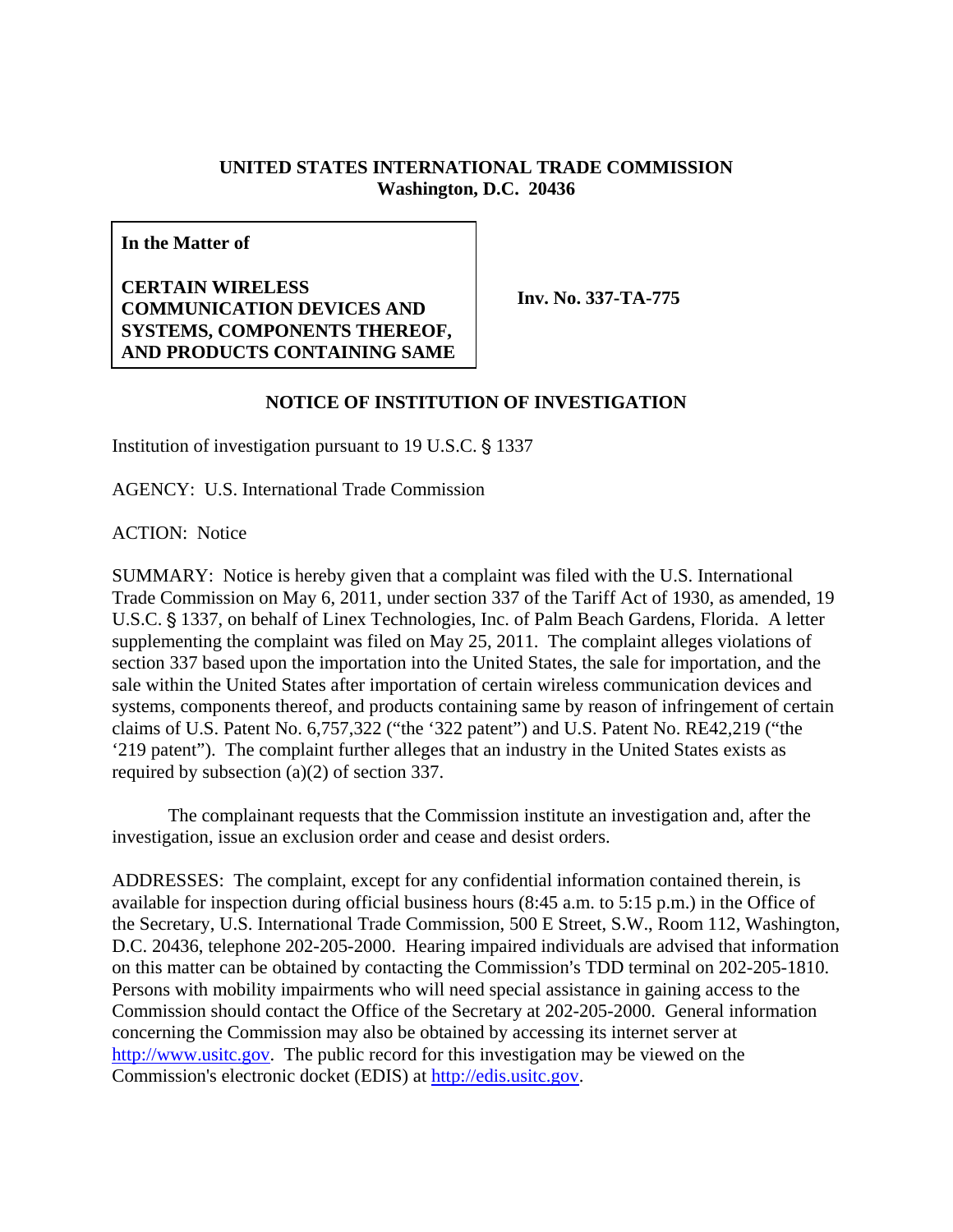FOR FURTHER INFORMATION CONTACT: The Office of Unfair Import Investigations, U.S. International Trade Commission, telephone (202) 205-2560.

AUTHORITY: The authority for institution of this investigation is contained in section 337 of the Tariff Act of 1930, as amended, and in section 210.10 of the Commission's Rules of Practice and Procedure, 19 C.F.R. § 210.10 (2011).

SCOPE OF INVESTIGATION: Having considered the complaint, the U.S. International Trade Commission, on June 1, 2011, ORDERED THAT -

(1) Pursuant to subsection (b) of section 337 of the Tariff Act of 1930, as amended, an investigation be instituted to determine whether there is a violation of subsection (a)(1)(B) of section 337 in the importation into the United States, the sale for importation, or the sale within the United States after importation of certain wireless communication devices and systems, components thereof, and products containing same that infringe one or more of claims 9 and 10 of the '322 patent and claims 97, 107-109, 119-121, 131-133, 144, and 145 of the '219 patent, and whether an industry in the United States exists as required by subsection (a)(2) of section 337;

(2) For the purpose of the investigation so instituted, the following are hereby named as parties upon which this notice of investigation shall be served:

(a) The complainant is:

Linex Technologies, Inc. 13046 Redon Drive Palm Beach Gardens, FL 33410

(b) The respondents are the following entities alleged to be in violation of section 337, and are the parties upon which the complaint is to be served:

> Hewlett-Packard Company 3000 Hanover Street Palo Alto, CA 94304-1185

Apple Inc. 1 Infinite Loop Cupertino, CA 95014

Aruba Networks, Inc. 1344 Crossman Avenue Sunnyvale, CA 94089-1113